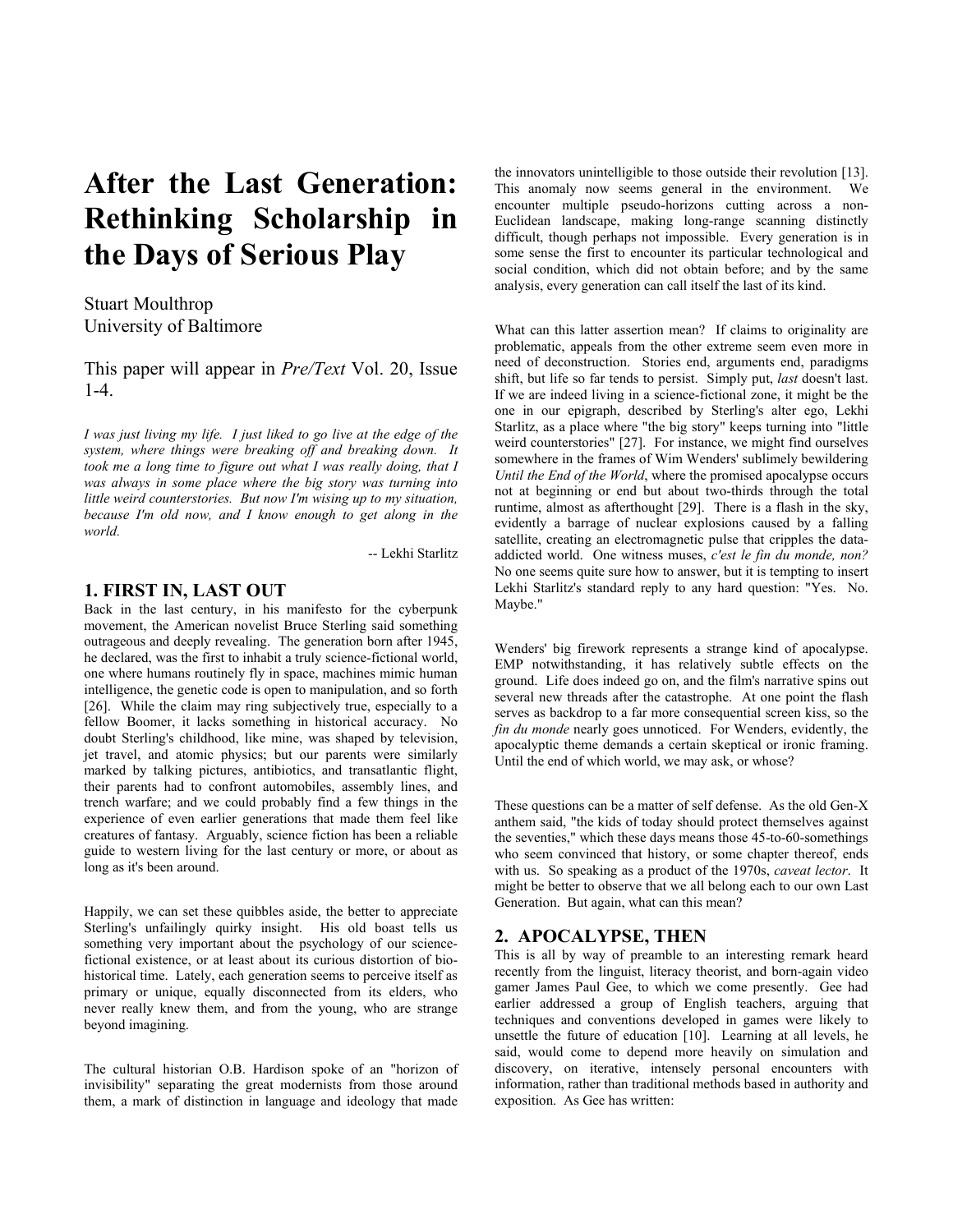If the principles of learning in good video games *are* good, then better theories of learning are embedded in the video games many children in elementary and particularly high school play than in the schools they attend. Furthermore, the theory of learning in good video games fits better with the modern, high-tech, global world today's children and teenagers live in than do the theories (and practices) of learning that they see in school.... Is it a wonder, then, that by high school, very often both good students and bad ones, rich ones and poor ones, don't like school? [9]

Traditionalists may object that schooling is meant to be endured, not enjoyed, so students' discomfort may actually signal success. But such dismissals cede any practical advantage to games, whose appeal rests on their ability to help us find the pleasure in unpleasure. Drawing on his acquaintance with neuroscience, Steven Johnson argues that video games achieve this trick by exploiting basic brain chemistry. Because they create "a system where rewards are both clearly defined and achieved by exploring an environment," game designers can motivate players to find all manner of tedious, repetitive work ultimately and strangely satisfying [15].

Clearly, effects of the sort Gee and Johnson describe portend great institutional change, perhaps along the lines laid out by Pierre Lévy in his thinking about general reform in education:

Traditional representations of learning in parallel, graded steps, pyramids structured into levels and organized on the basis of prerequisites, converging toward "higher" forms of knowledge, should be replaced by the image of merging knowledge spaces, open, continuous, in flux, nonlinear, reorganizing themselves according to the goal or context, where each participant occupies a singular and evolving position. [17]

Those who have worked in cybertext or interactive design may detect a ring of familiarity toward the end of that sentence. Though we maintain healthy doubts about the claim, many of us grudgingly acknowledge that so-called new media blend the identity of the receiver with that of designer or author. The effect has important limits, but it is real enough up to a point. The "singular and evolving" role of the learner may thus remind us of the hypertextual reader, or the user of an interactive multimedia system, or the player of a video game. By analogy, then, the seriously playful student envisioned by Lévy and Gee begins to look like a teacher or researcher.

Given such a shift in identity, what becomes of that "singular and evolving" subject position currently known as *faculty*? Will the university as "knowledge space" need such people? Could we instead imagine a community of co-learners, staffed by progressively senior students? I raised these points in a forum following Gee's talk, asking if the generation of the postwar Boom might be the last cohort of tenured professors. With due respect both for the senselessness of endings and the bluntness of my question, Gee answered: "As we know them, yes."

This graceful response leaves room for interpretation. Those who know Gee's writings, especially *The New Work Order* and *What Video Games Have to Teach Us About Learning and Literacy*, can probably guess how he might have developed the idea himself. In the rest of this paper, I offer my own variations on the theme, which may wander far from anything Gee would have said, but which orbit more or less elliptically around a shared concern for the implications of new media.

Speaking of a last generation of tenured faculty invokes a fairly familiar apocalypse, at least for Americans. In our increasingly privatized system of higher education, rising tuition is often blamed on supposedly inflated faculty salaries and putatively low rates of productivity, though what counts as academic production remains contentious (see, e.g., [23]). Critics see the institution of tenure, or any kind of academic job security, as an obstacle to wage-cutting market effects already introduced in other sectors of the globalized economy. Partisans of the Bush family's culture wars add to the bonfire ideological attacks on supposed moral relativism, secularism, and lately, empirical science. *Activist judges* currently top the political hit list, but *tenured professors* are never far below.

These concerns cannot be dismissed out of hand. In the U.S., there seems good reason to worry about the possible intersection of military recruiting needs, rising college costs, and popular antipathy to a formal draft. Assuming current foreign policy continues, and regardless which party wields power, this collision may engender an increasingly exclusive link between uniformed service and educational grants. In the ultimate stealth draft, enlistment could become the only route to college for those of less than exceptional means. Such a radical change would likely merge higher education with national defense in ways unimagined even in the Cold War, and would certainly produce an academic culture very different from what we now know. In this regard, game-based education, with its increasingly seamless connection to military training, may seem more than a little ominous.

But dire as this all may sound, it's actually not the end of the world. Political and economic factors are themselves affected by more basic influences; and while I suggest no absolute or primary determinism, changes in technology, particularly in the realm of communication, surely rank high among these shaping forces. Thus we may take a more sophisticated view, where politics and economics, rather like that orbital flash in Wenders' film, provide perspective for a subtler inquiry into identities and practices, involving vectors of change on longer, larger scales.

If not exactly optimistic, this orientation is at least responsible to reality. Yes, something nasty no doubt hangs above our heads, promising to wreak havoc with all those finely tuned systems evolved since the second world war; but *the end of the world* is after all just a language game, and the show must go on. Invoking Gee's escape clause -- the end of professors "as we know them" - allows us to posit new species, as yet not fully described or understood. The older one gets, the harder it is to cross the event horizon that demarcates these new identities. Still, it is at least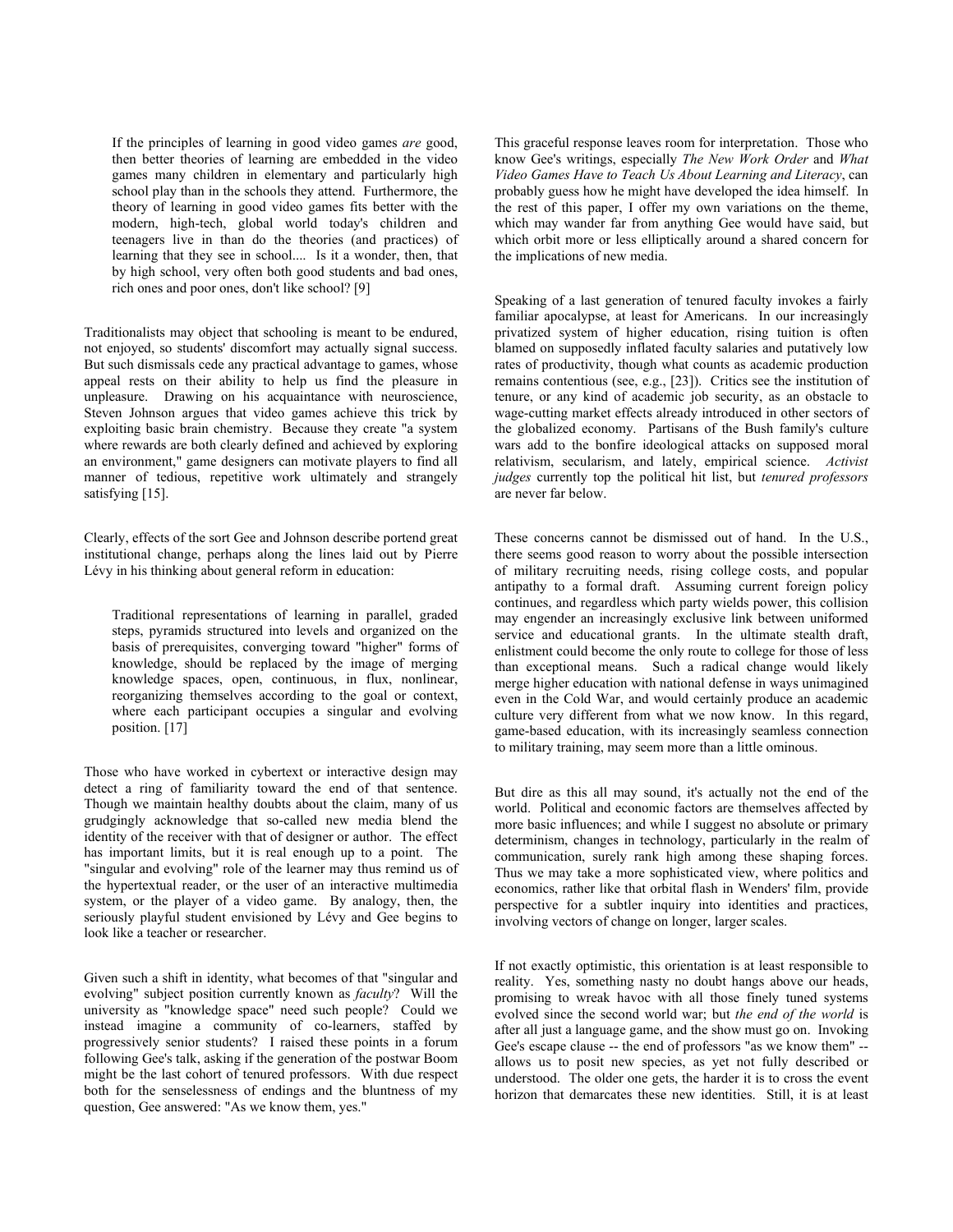possible to trace their origins, and perhaps to speculate about their future.

# **3. NOT SO MUCH FOR YOU WITH THE WRITING**

Lévy notes that "[t]he emergence of cyberspace will most likely have -- already has had -- as radical an effect on the pragmatics of communication as the discovery of writing" [17]. Given the scope of its terms, some might dismiss this remark as hyperbole. Humanist scholars in particular seldom seem eager to set anything on a par with the invention of writing, so centrally does that milestone figure in our profession's primal scene. As Walter Ong noted long ago, our enormous dependence on writing leads to a curious naturalization or internalization of technology. Scholars often assume -- fallaciously, Ong insisted -- that thought is identical to language, while language is, if not identical, then at least readily convertible to writing. As Ong observed, this tendency explains much of the staunch resistance among academics, at least in the humanities, to the introduction of media other than writing and print [20].

Never particularly successful, that resistance has lately become less futile than simply irrelevant. This is the point of Lévy's pronouncement. Earlier so-called communications revolutions wrought only partial transformations: the increased emphasis on the image in photography and film; the recovery of orality in telegraphy, telephony, and radio; the creation of mass consciousness through broadcasting. Though they began to challenge writing as the primary foundation of culture, these media did not affect the conditions of writing itself. This was good news for academics. It was possible to study just about any medium through the miracle of *content* -- by which we meant, written representations of our experience of the other medium - without having to become much more than auditors or spectators. Among other things, this allowed the academy to draw a bright line between production work in various media (mere *techne*) and the writing of criticism and theory (the primary work of scholars).

With the coming of cybernetic communication systems - hypertext, the World Wide Web, soon now the Semantic Web - the conditions of all media are strongly transformed, and writing is clearly included. As Mark Poster and Lev Manovich point out, a digital storage system is not the same thing as an archive of written text. To begin with, digital information is not statically inscribed, but rather copied, distributed, indexed, and linked according to specific logical processes [22]. The locus of reading and writing has changed from stable page to flickering screen, and as Manovich puts it, "the screen keeps alternating between the dimensions of representation and control," between the supposed transparency of image and the opacity of menus and diagrams [18]. In Markku Eskelinen's terms, we experience a major shift in "user function," from the *interpretative* in writing to the *configurative* in cybernetic media [7].

Not surprisingly, Eskelinen makes this observation in a discussion of video games, the medium which at the moment represents the most interesting form of cybertext. Games imply the most extensive transformation of the media object: from the work or

text of writing to Manovich's dyad of database and interface. As we have seen, they seem also to embody principles of learning that have been neglected or suppressed in conventional models of education. But most significant for our purposes, they demand a momentous change in method from those who study them. As Espen Aarseth announces:

Games are both object and process; they can't be read as texts or listened to as music, they must be played. Playing is integral, not coincidental like the appreciative reader or listener. The creative involvement is a necessary ingredient in the uses of games. [1]

Johnson reports with devastating accuracy what happens when academics ignore Aarseth's precept: they tend to condemn video games as antisocial, deficient in "content," and tied to instant gratification [15]. These characterizations are, of course, either reducible to subjective judgment or (especially in the last instance) demonstrably wrong. People who write such opinions have probably not spent much time handling a game controller, or have failed to understand the experience. In place of "creative involvement," they prefer critical insulation, substituting contentas-writing for the real essence of gaming, which is a dynamic encounter with a consistent simulation or virtual world -- in other words, serious play.

Aarseth's notion of play as "creative involvement" augurs a new conception of scholarship and critical response, one built on extensive practical engagement with games and other cybertexts. Surely this shift from representation to experiential immersion may be one defining feature of a new academic identity on which we have begun to speculate. But important as this difference may be, it is not sufficient to describe the species. We will need to expand what is meant by "creative involvement," pushing beyond Aarseth's primary injunction to play.

#### **4. BY FITS UNBALANCED**

As Ong, C.P. Snow, or Walter Benjamin might have said, scholars of the text seem often to back blindly and reluctantly into the future, gazing steadily at the past. Even the most apparently progressive have a strong inclination to revert. Since I will be handing out blame here, I begin at home: my own work in hypertext fiction, along with my persistence in solo authorship and continuing addiction to narrative, surely count as retrograde. Moving on to more illustrious company, we might remember Jay Bolter's remark that hypertext represents "the revenge of the text upon television" [2] or his and Richard Grusin's later notion of "remediation," with its useful (and problematic) emphasis on the integration of old media with new [3].

We seem to spend a lot of energy on recuperation in this passage from revenge to remedy. As the predominant prefix *re-*minds, we keep looking back. Consider this interesting remark from Gee:

When people learn to play video games, they are learning a new *literacy*. Of course, this is not the way the word "literacy" is normally used. Traditionally, people think of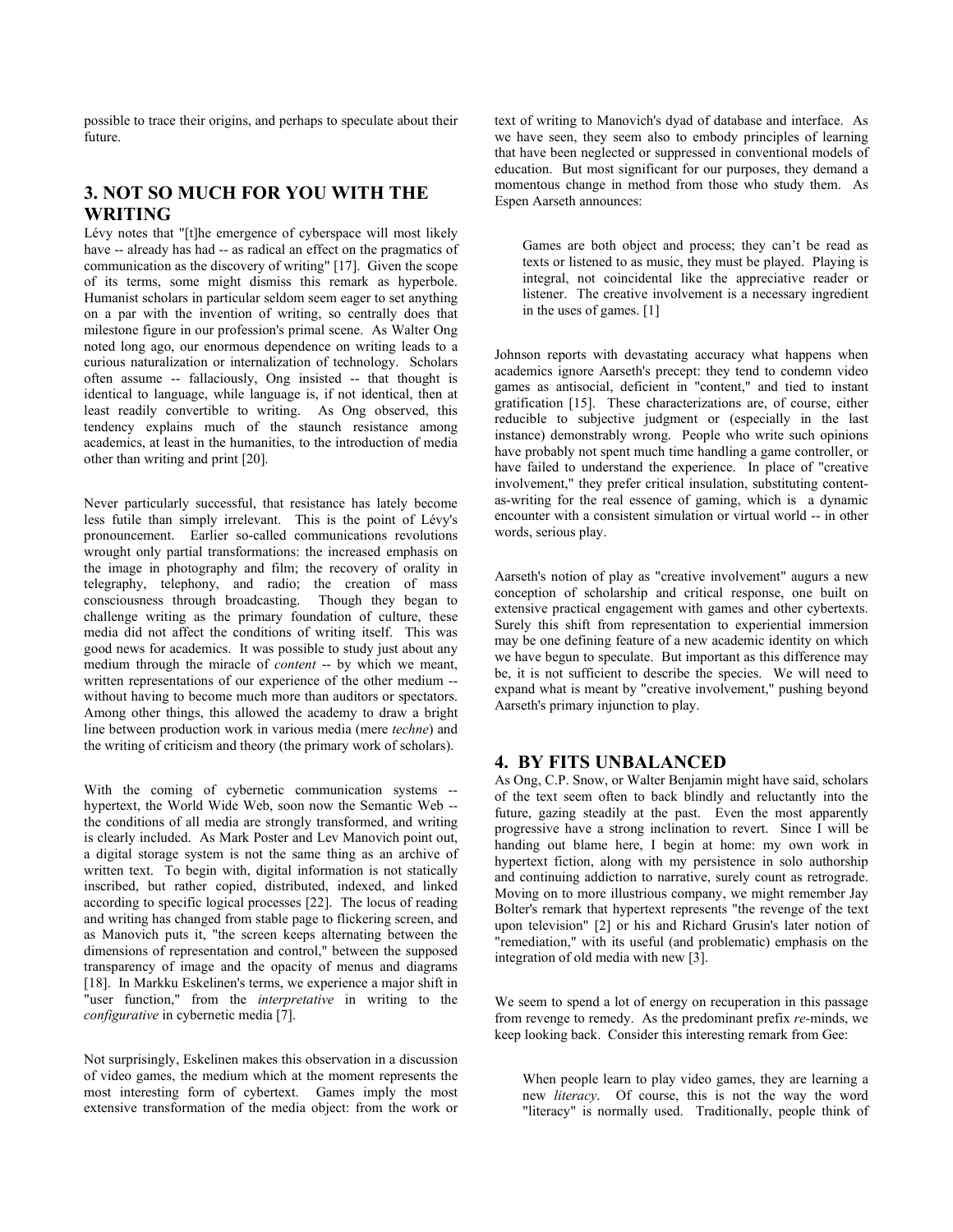literacy as the ability to read and write. Why, then, should we think of literacy more broadly, in regard to video games or anything else, for that matter? [9]

Why indeed? Gee bases his answer both on the now canonical concept of "multimodal" literacy, a scheme of interpretation based upon sound and images as well as words, and on the idea of socially situated literacies, which focuses less on the ability to recognize patterns of letters than the ability to master and manipulate socially constructed memes.

Presumably, these approaches to media employ the term *literacy* as a kind of pivot, swinging almost instantly from any genuine concern with letters into concepts quite distant from writing. We would thus speak of *video game literacy* only to signify a system of competencies that permits increasingly sophisticated forms of understanding, on the analogy of reading and writing. In this sense, the formulation looks like one of Orwell's "dying metaphors," constructions so far removed from their original frame of reference that the remaining connections seem almost arbitrary [21]: for instance, when we find *dialing instructions* beside a touchtone phone.

To Orwell's original categories, dying and dead metaphors, we need to add a third option: the revenant or undead metaphor, whose referent uncannily haunts the living language. As Anne Wysocki and Johndan Johnson-Eilola pointedly wonder: "What are we likely to carry with us when we ask that our relationship with all technologies should be like that we have with the technology of printed words?" [30]. Applying that question here, we might say that expanded notions of literacy imply something like a franchise scheme -- by which I do not mean franchise as universal entitlement, but something more like McDonald's or 7- 11: a distribution of proprietary interest. In this new conglomerate, the alphabet plays the role of corporate mascot, the sign in which we prosper. The franchisees of greater literacy carry over both the afflatus of high culture and the familiar method of content representation, maintaining their lasting investment in print. Comics, movies, or video games thus become McBooks, which we proceed to McRead, though our standard of taste remains the *haute cuisine* of the bound volume and scholarly monograph.

If this treatment seems unjust, I concede the point: I have no real right to cast this stone, since every word you read here confirms my complicity as an academic writer. If the critique seems unjustified, though, consider what might happen if we blindly assert the priority of the printed page over cybernetic media. First, let us suppose that not every scholar will be as scrupulous and dedicated as Gee, whose advocacy of video games is informed by extensive, omnivorous play. The extent of his gaming repertoire puts many of my aspiring undergraduate game designers to shame. Lesser lights may stint on the "creative involvement" and write from something less than adequate experience, with predictable results. But beyond this, even if we can define and insist upon some minimum of practical engagement, should we be satisfied with a regime where play and reflection remain separate?

In this respect, one thread in recent thinking about games seems notably problematic: the assertion, following Huizinga, that play is more primitive than culture [24]. The point may be beyond factual dispute -- plenty of mammalian behavior probably counts as play, and lately primate researchers have found that chimpanzees can outscore some humans at PacMan [11]. However, these observations raise some unsettling questions. If play itself is outside culture, how do we understand the theory of play? Surely it belongs on the inside: only one sort of primate produces academic essays. Do game theory and criticism thus constitute an interface between the primal and the civilized, the viewport through which our playful, animal selves are exposed to reflection, humanism -- and writing?

Resistance to this stance seems at least conceivable. For example, we might adopt Donna Haraway's neobiological continuum of animal-human-cyborg, allowing us to push the origins of language and culture back beyond the primal scene of writing, certainly far enough to include play. Yet this approach will probably strike many as extreme, if not as Haraway says, "blasphemous" [12]. Most academics will be far more comfortable distinguishing play from reflection. This view preserves the old separation of media, whereby all things not of the letter must be exchanged for letters in order to enter the system of learning. It also echoes yet again that mainstay of western patriarchy, the segregation of mutable, laboring body from abstracting, discursive mind.

As several generations of feminist critique have shown, this distinction always entails significant risk [4]. Aarseth rightly portrays the cybernetic renaissance of games as an important cultural opening, an opportunity for new syntheses of theory and practice; but the outcome of this development remains in doubt. Separating play from culture, or games from writing, would create situation reminiscent of T.S. Eliot's old diagnosis of a "dissociation of sensibility" in English poetry [6]. As Eliot put it, everyone after the Renaissance "thought and felt by fits, unbalanced," unlike Donne and the other Metaphysicals, who in Eliot's view were the last to hold reason and emotion in a unified linguistic field. Graduate school taught me to scoff at this idea, for Eliot was a mere formalist, a knuckle-walker from the days before Structuralism; but whatever its limits as literary theory, the basic logic of Eliot's dichotomy seems worth reviving, if only in a death-defying metaphor.

In place of thinking and feeling, our new axis of dissociation opposes action to reflection. We play games, then we write about the experience. Play first, then write. If we remain true to this course, we will likely produce for game culture an academic field very much like literary studies, film studies, and other established specialties. No doubt such conformity has its advantages, but it would seriously restrict our horizons.

### **5. REWRITING WRITING**

Assuming we choose to reunify our sensibilities, how can this be done, especially when we face such enormous diversity between the written word and media like video games? Could learning, as Gee suggests, become literally more like play, and what implications would this have for institutions and practices?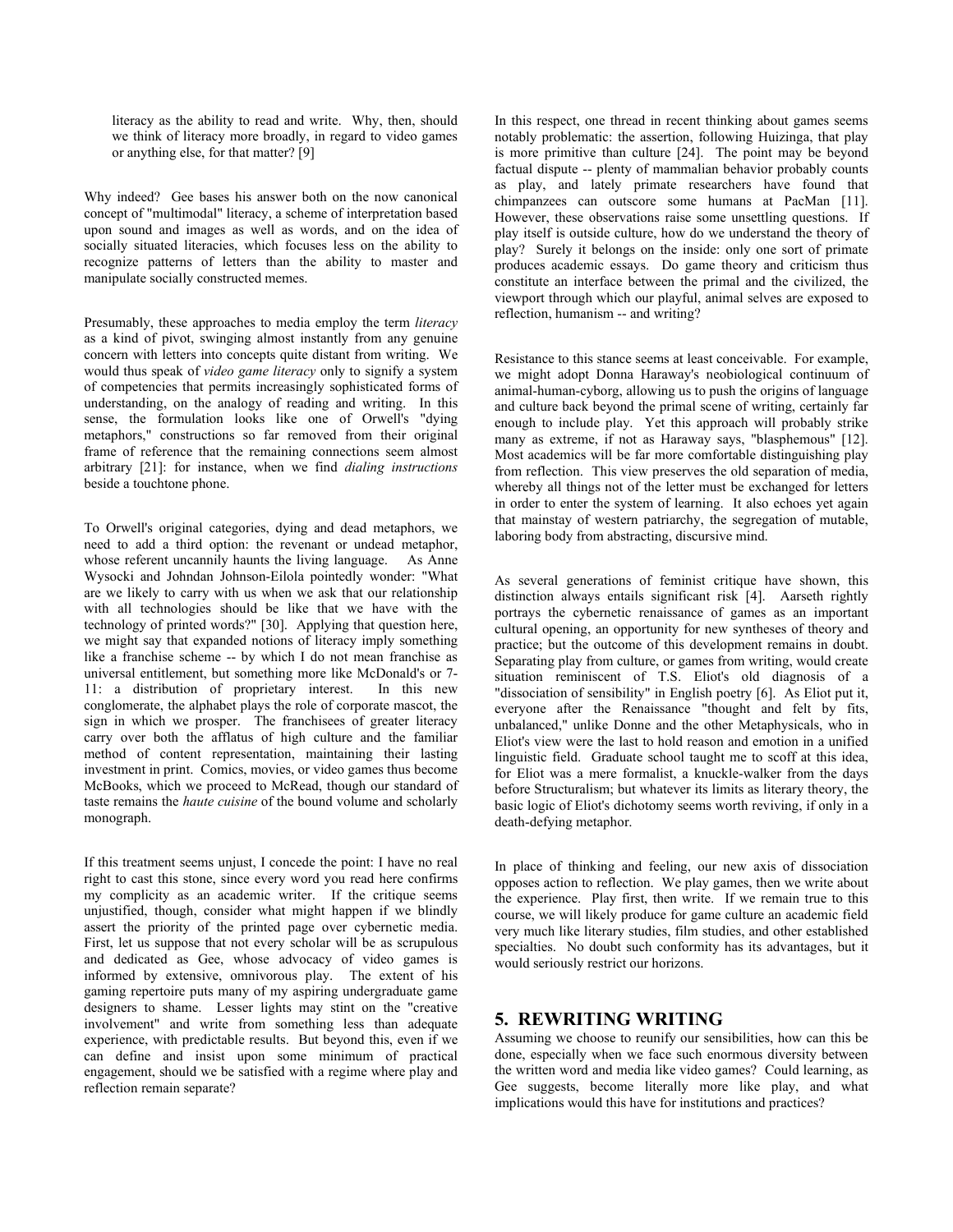To approach these questions, I propose an admittedly ambiguous move, revisiting the amalgamation of media that underlies the new literacy, but this time with a crucial difference. As noted earlier, scholarly reflection depends almost exclusively upon the letter; but so in fact do video games and other ergodic forms, whose substrate consists (at least on one level) of alphanumeric code. This comparison may seem at first simply to replicate the new literacy; but every classical equation can be read two ways, and in this case we will read backwards, not exporting the ethos of writing to new media, but vice versa. As John Cayley declares:

Programming is writing, writing recognised as prior and provisional, the detailed announcement of a performance which may soon take place (on the screen, in the mind) an indication of what to read and how. Programming will reconfigure the process of writing and incorporate 'programming' in its technical sense, including the algorithms of text generators, textual movies, all the 'performancedesign' publication and production aspects of text-making. [5]

Cayley's identification of programming and writing appears to close the same gap addressed by the new literacy, but in fact its implications are radically different. Multimodal or culturallybased literacies do not attempt to alter the status of writing, even if they imply significant changes in method, rhetoric, or genre. Setting the letter alongside music or video makes no changes in the operation of the glyph. Writing is still writing, even with funkier friends. But when Cayley opens the definition of writing to include programming, he registers *a change in the status of the letter itself* -- crucially, a change that flows into writing from cybernetic media. The elements of programming code, The elements of programming code, understood within their proper configuration, always signify on at least two levels: as elements of a syntax readable by humans, and as instructions to be performed by software and hardware. This sort of writing is not simply intelligible, but also executable. When we identify writing with programming, we move the letter from the domain of inscription to that of computation.

Cayley's shift turns literacy from undead metaphor into a very live wire indeed, since it connects not merely by analogy, but in actual practice, to all the media that can be managed by cybernetic means. To be sure, Wysocki and Johnson-Eilola's question still applies here -- what do we carry over? -- but the answer comes out differently. No doubt we still import methods and ideologies from the history of writing, and now also from the origins of cybernetics. This point will need attention before we finish. In addition, however, and of more immediate interest, we export operations of writing itself, syntax, grammar, and even style, albeit in highly specialized, variant forms. These operations now coexist with performative features, such as modularity, inheritance, and recursion, producing text with radically new dimensions. In effect, Cayley's opening rewrites writing.

So how does this maneuver address our primary problem, the dissociation of experience and reflection? Most obviously, it expands the ambit of writing to include not just the secondary creativity of play, but also the primary production tasks of programming, and by extension, media design. In fact, by situating the letter within the cybernetic process or feedback loop, this extended literacy directly connects writing with play. I mean not simply that it reveals the control structures that govern our experience of play, but that those structures *themselves become objects of play*.

This claim takes a bit of explaining. As veterans of the field know, game design is itself a game, a friendly but unstinting competition with other developers, distributors, hardware engineers, and most crucially, with the players themselves. On some level, the basic logic of game play applies to design as well: just as the player's performance can regularly be improved, subject to exhaustion or diminishing returns, so there must be evolution both within the responses of any game itself, and in the developmental sequence to which all games belong. This is another major difference between inscription and computation (though Barthes' transition "from work to text" points in this direction). Writing as "work" tends to fix itself in time, but cybernetic writing leans into the future. The code base of a successful game is at least momentarily stable, but while its popularity lasts it will remain in flux, subject to upgrades, service releases, versioning, sequelization -- not to mention unscheduled expansion by modders and other intensive participants.

## **6. INTERVENTION**

There is much more to say on the level of theory, but practical questions present themselves most urgently at this point. What exactly does this rewriting of writing imply for readers, players, teachers, and learners? How will the shift into cybernetic textuality shape the new academic identities we are trying to define?

Should we insist, for instance, that all serious students of games and new media be able to make things with code? The point could be argued, especially if we are willing to count competence with ECMAScript derivatives (JavaScript, ActionScript), or similarly simplified tools like Lingo, VisualBASIC, or Squeak, for at least partial fulfillment of the prerequisite. Perhaps some advanced proficiency with electronic publishing tools such as Extensible Markup Language can suffice in some cases.

Certainly we could maintain, as Janet Murray has done for many years now, that students of new media should master "procedural" methods closely attached to code [19]. These methods may stretch beyond Cayley's initial equation of writing and His remarks were originally addressed to cybertextual poetry, a genre where the convergence of executable and deliverable text is most apparent, and for which a single author will often suffice. The production of games and other large-scale, multimedia cybertexts involves more skills and more hands. It implicates sound design, three-dimensional modeling, lighting and texturing, motion capture, and animation, not to mention quality assurance and play testing. Software products used for these tasks generally offer graphical and parametric controls and require no knowledge of the programming languages in which they were written. Because these tools do generate code, albeit in an invisible or indirect way, and because designers must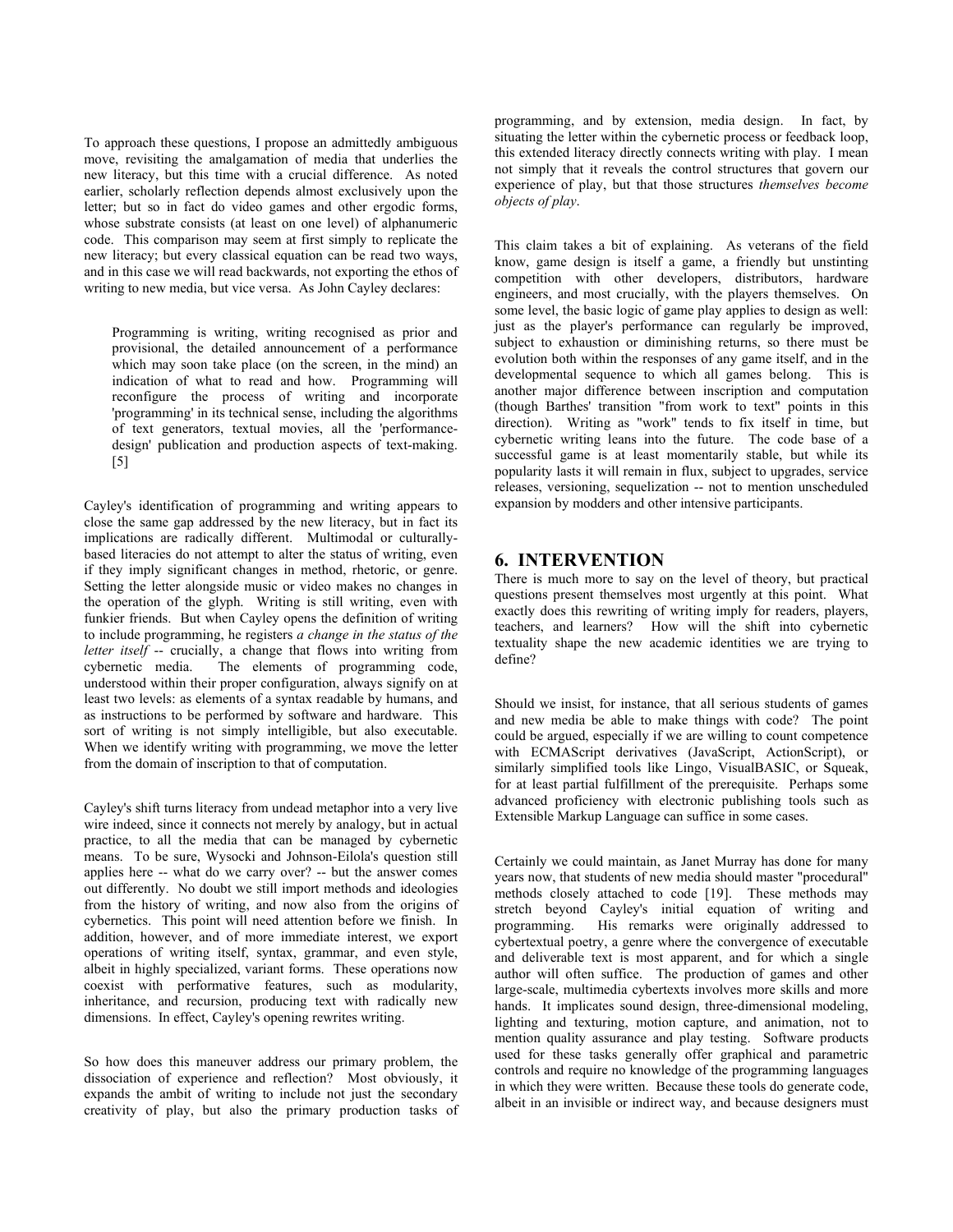ultimately integrate their work into a general code structure, it seems feasible to include them within cybernetic writing.

We arrive, then, at an important expansion of "the creative involvement" with new media, one that includes a substantial, productive engagement with code, either directly or at a minimal remove. To put this very simply, an alternation of play and reflection is not enough. We must also play on a higher level, which means that we must build.

The received structures for criticism and theory are familiar: notes, reviews, papers, chapters, dissertations, books. How can the new-model faculty earn appropriate professional credit as designers and builders? Taking my cues equally from the Frankfurt School and Jerry Springer, I propose a new category of cybertextual scholarship called the *intervention*. The term will have many resonances, but I chiefly mean a practical contribution to a media system (e.g., some product, tool, or method) intended to challenge underlying assumptions or reveal new ways of proceeding.

Since I am always more inclined toward particulars than abstractions, I remain at best an amateur theorist. So I advance the concept more as provocative sketch than complete working model. Hopefully others will massage and modify it, or find in its limitations the germ of better ideas.

To count as an intervention, a project must satisfy four criteria:

1. It should belong somewhere in the domain of cybertext, meaning it is constituted as an interface to a database and includes a feedback structure and generative logic to accommodate active engagement.

2. It should be a work of production crafted with commonly available media and tools, either complete or functionally incomplete.

3. It should depart discernibly from previous practice and be informed by some overt critical stance, satirical impulse, or polemical commitment, possibly laid out in an argument or manifesto.

4. It should have provocative, pedagogic, or exemplary value, and be freely or widely distributed in some channel that maximizes this value, such as the Creative Commons or open-source licensing. Ideally, the infrastructure of the work should either be available to the receiver or documented in sufficient detail to permit productive imitation.

A fifth requirement is left implicit, namely that the value of the work will ultimately be established through robust, transparent peer review. Thus I assume both that interventions will be recognized as valid scholarly work and that some adequate community of reception will grow up around them.

We can find many forerunners and early examples of this new type of cultural work, and while illustrations will add substance to my scheme, there is always a danger in making lists, especially short ones. The survey that follows is not intended as any kind of proto-canon. It is simply a starting point for further discussion, and it certainly omits many worthy examples, either through economy or ignorance.

Offerings from several independent game developers come immediately to mind, from Brenda Laurel and Purple Moon [16] to the younger generation that includes Mary Flanagan, Ian Bogost, and Gonzalo Frasca. Eric Zimmerman of Gamelab deserves particular mention, both for his advocacy of independent game development and his conceptual experiments in game design (e.g., *Sissyfight 2000*), which provide very useful examples [24].

Much of the work loosely known as Net Art fits at least parts of my definition, for instance the interface pranksterism of the Jodi unit, many of the projects of the Media Lab's Media and Culture Group, and experiments by latter-day Oulipists such as Mark Amerika, Rob Wittig, Nick Montfort, William Gillespie, and Scott Rettberg. At this point we shade over into electronic literature, where again some likely specimens can be found. We might turn first to Talan Memmot, who has already explored quite extensively the interface between code and conventional writing. Memmot's assimilation of psychoanalytic and poststructuralist theory into forms of digital expression opens a potentially rich borderland between traditions of academic writing and design work in new media. Projects like "Lexia to perplexia" provide good examples of extant interventions. At its most playful, Memmot's work converges with Cayley's concept of "textual instruments" and Noah Wardrip-Fruin's corresponding work with "playable texts." Some of my own attempts in this line, notably "Reagan Library" and "Pax," might also deserve mention, along with the interactive fictions of Adam Cadre, whose remarkable text adventures regularly reinterpret both their genre and the larger conventions of cybertextual writing.

We might ask how this sketchy set of examples helps define the new academic identity. Though most of those named above hold regular academic posts, not all do, and nothing in my definition restricts it to work-for-tenure. As Jill Walker's recent discussion of "feral hypertext" illustrates, we need to consider both formal and informal contexts of production when thinking about cybertext [28]. Many people who produce interventions will be master designers, public intellectuals, outsider artists, dedicated fans, and non-academics of other stripes.

So we should consider possibilities that satisfy only some of my criteria, but might still be argued onto the list. Take for instance the work of the satirists at RoosterTeeth Productions, creators of the "machinima" series *Red vs. Blue* and *The Strangerhood*. These efforts use popular video games (*Halo* and *The Sims*) essentially as puppet rigs, combining original voiceover with video content made by manipulating game characters. The resulting movies deconstruct and otherwise send up digital culture in various ways. These products are not cybertexts, since they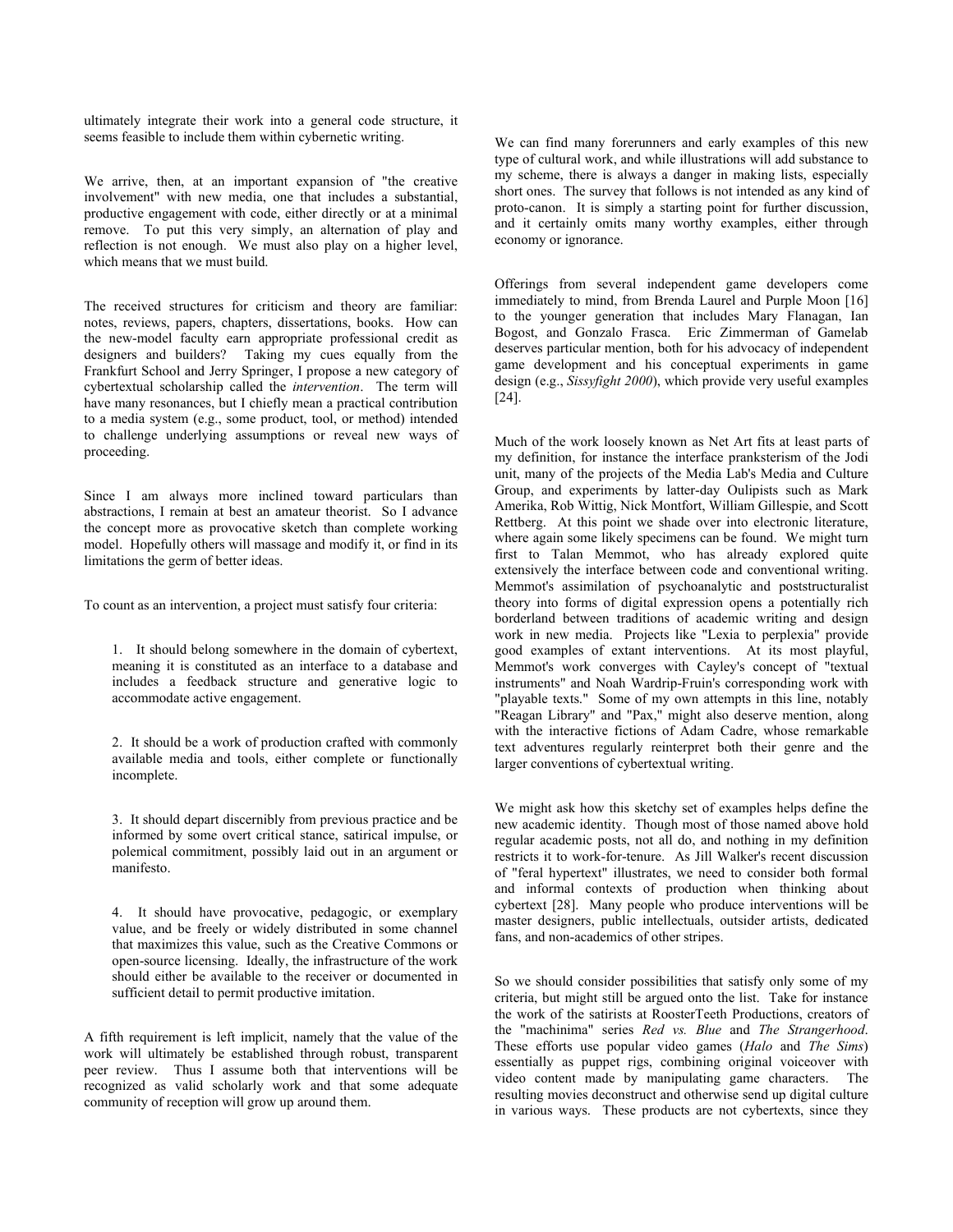take the form of video for playback, and their idiom has more to do with Comedy Central than *Leonardo*; but they suggest the potential of what Johnson calls "media riffing," recombining and redeploying assets from mainstream products in radically personal forms of expression [14]. Taken further, this do-it-yourself aesthetic raises very interesting possibilities for interventions in massively multiplayer role-playing and particularly in the emerging area of alternative reality games, which recruit the ordinary structures of digital communication (blogs, e-mails, GPS systems) for purposes of performance and play.

### **7. GETTING ALONG IN THE WORLD**

Treated as a valid form of academic work, the intervention would give a generation that understands writing's cybernetic turn the chance to act upon that knowledge in a recognized way. It would support an academic identity that includes production as well as theory, situating itself not in a culture removed from play, but within a rapidly evolving culture *of* play, thus avoiding the dissociative tendencies of our present institutions.

Yet while these speculations no doubt imply radical changes, they are not entirely at odds with the status quo. Honoring Bolter's emphasis on continuity and remediation, I do not propose that interventions entirely replace familiar forms of scholarship, at least for those who aspire to relatively conventional careers. Criticism and theory in their present form would certainly continue, and scholars would still be expected to produce a certain portion of their work in presently accepted forms. Cybernetic writing is founded upon inscription, and no viable structure can destroy its own foundation.

Indeed, many who might serve as models for the new scholarly practice, people like Bogost, Wardrip-Fruin, Montfort, and Zimmerman, have produced notable efforts on both sides of the horizon, books as well as cybertexts. I sometimes think of this upcoming generation as *elegant amphibians*, equipped for survival in new worlds as well as old -- or if this looks like turning one's acquaintances into frogs, say instead *birds of play*, able to cruise for miles in the cybertextual element, but ready to set down at some point in the library.

Awkwardness about totem animals aside, that trope of metamorphosis broaches a theme that may prove troubling. Where did this talk of evolution and adaptation come from, and what does it mean? Why should we assume that those who come after the last generation must live in two worlds -- carrying, in effect, a double load of professional expectation? Before attempting answers, we need to bring back a question we have left hovering over this discussion: Wysocki and Johnson-Eilola's enduring query about ideology. Since we have gained much by previous inversions, however, let us turn the question inside out. What do we carry with us when we ask that our relationship with newer technologies *not* resemble our older investment in printed words?

As we have already noticed, interventions and programming-aswriting situate the new-model scholar within the greater game of

software development. When writing enters the domain of computation, it falls under jurisdiction of Moore's Law, the surprisingly accurate assertion that the number of key components on a computer chip will double every 18 months, with some corresponding rise in processing capacity. Though the curve for software is less reliably linear, gains in sophistication for games and game engines do closely track the increasing power of infrastructure, and that power increases more or less steadily. Thus our revision of writing implies an ethos of endless improvement and expansion, very similar to the imperatives that drive professional sport, scientific research, business development, and other discourses of high capitalism. It seems no wonder, then, that we find ourselves thinking of evolution, transformation, and double lives -- or that the so-called last generation seems to assume that those who survive the end of our world will answer to greater demands.

We may wish this were not so. C.P. Snow observed that academic humanists are "natural Luddites," inclined whenever possible to disconnect themselves from machines [25]. To those who hold that increasingly old line, the ideology of endless expansion no doubt represents a monumental threat. Thinkers of this sort will of course reject software interventions, preferring forms of resistance that defend the original identity and function of the letter. Given the difficulties inherent in the new identity, we may feel the attraction of this position, whether we are of the insurgent generation ourselves, or just among those who wish their success. There is a fundamental injustice in this intellectual deflation, with its assumption that tomorrow all goods will be better, more abundant, and two for the price of one.

In spite of this unfairness, however, there is at least one persuasive reason why we should not abandon the cybernetic turn in writing and its possibilities for intervention -- because for all its dark, Satanic machinations, and for all its ideology of Ever-Moore excess, the world of cybertext contains in embryo the next great human invention after the discovery of writing. Lévy names this concept "the universal without totality," the model for a communication system that effectively internalizes its own deconstruction, legitimating itself not by any metaphysics, but through its own infinitely extensible discourse. He writes:

The ongoing process of global interconnection will indeed realize a form of the universal, but the situation is not the same as for static writing. In this case the universal is no longer articulated around a semantic closure brought about by decontextualization. Quite the contrary. This universal does not totalize through meaning; it unites us through contact and general interaction. [17]

Here we have lapsed, of course, into the language of high theory; but the enormous importance of Lévy's work lies not in its heady abstractions, but in its compelling particularity. The universal without totality provides a remarkably suggestive scheme for thinking about many of the great things in life -- natural language, for instance, and quite possibly the organization of the brain. For Lévy, though, the primary example of a universal without totality is the Internet, with its consensual protocols, its aspiration to truly universal coverage, and its lack of central control. So the